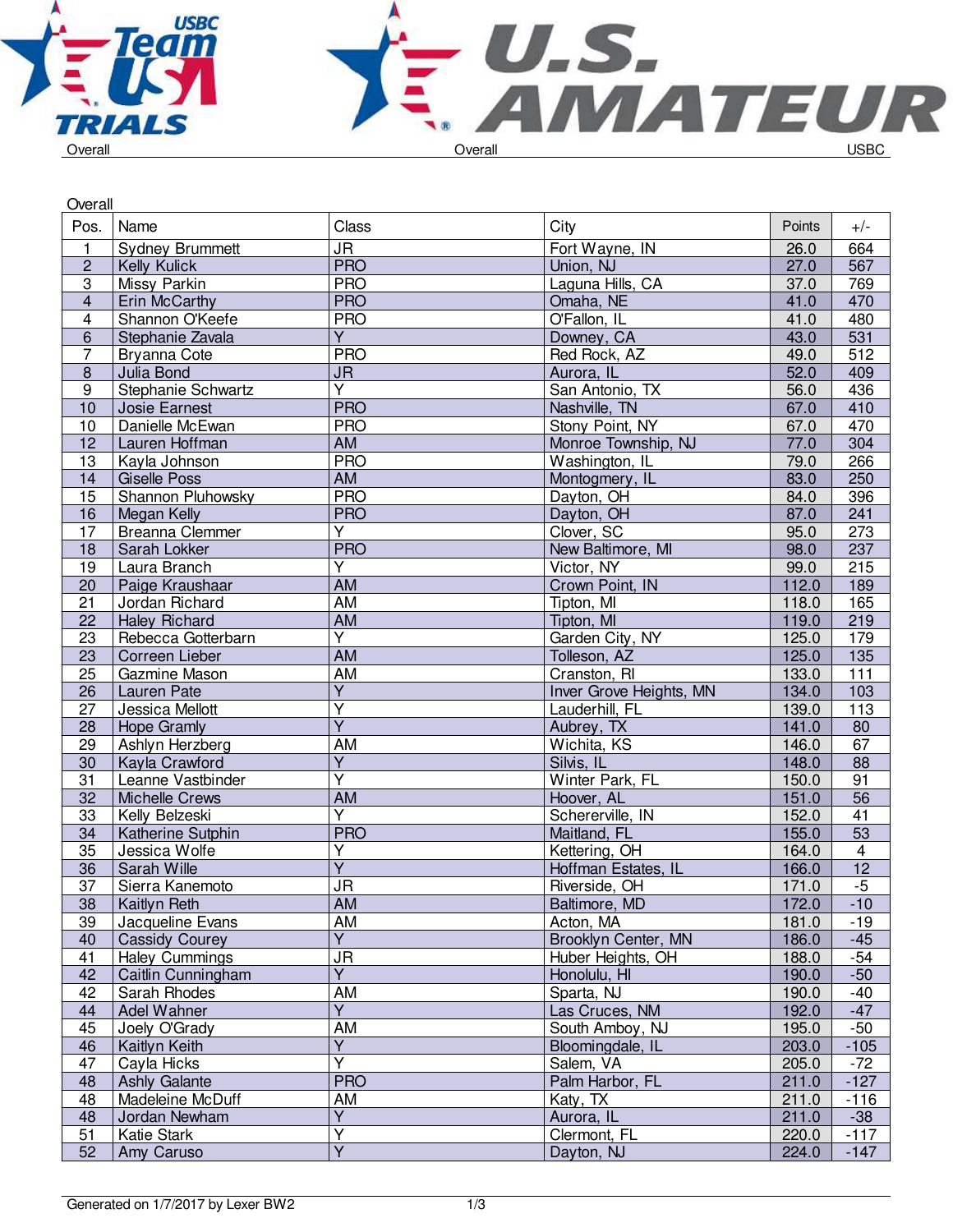



| Overall (Next 1) |  |  |
|------------------|--|--|

| Pos.            | Name                          | Class                   | City                         | Points         | $+/-$            |
|-----------------|-------------------------------|-------------------------|------------------------------|----------------|------------------|
| 53              | Angelica Anthony              | $\overline{Y}$          | Converse, TX                 | 228.0          | $-179$           |
| 53              | Karsyn Lukosius               | $\overline{\mathsf{Y}}$ | Brick, NJ                    | 228.0          | $-185$           |
| 55              | Leah Glazer                   | Y                       | Henderson, NV                | 230.0          | $-191$           |
| 55              | Madysen Keller                | Ÿ                       | Indian Trail, NC             | 230.0          | $-152$           |
| 57              | Samantha Gainor               | Υ                       | Chesterfield Township, MI    | 232.0          | $-177$           |
| 58              | Amber MacLeod                 | Ÿ                       | Brick, NJ                    | 234.0          | $-174$           |
| 59              | Anna Groce                    | <b>AM</b>               | Kernersville, NC             | 236.0          | $-204$           |
| 60              | Shawna Strause                | AM                      | Tucson, AZ                   | 237.0          | $-164$           |
| 61              | Kalynn Carl                   | <b>PRO</b>              | Albany, NY                   | 239.0          | $-181$           |
| 62              | <b>Ashley Dunn</b>            | Υ                       | Palmdale, CA                 | 240.0          | $-187$           |
| 63              | <b>Madison Bailey</b>         | Ÿ                       | Rocklin, CA                  | 242.0          | $-192$           |
| 63              | Jacqueline Rhoda              | $\overline{\mathsf{Y}}$ | Portage, IN                  | 242.0          | $-208$           |
| 65              | Miranda Rodriguez             | Ÿ                       | Loves Park, IL               | 245.0          | $-210$           |
| 66              | <b>Mabel Cummins</b>          | $\overline{Y}$          | Elburn, IL                   | 250.0          | $-221$           |
| 67              | <b>Brooke Carroll</b>         | AM                      | Scottsdale, AZ               | 252.0          | $-164$           |
| 67              | <b>Brittany Kolatzny</b>      | AM                      | San Diego, CA                | 252.0          | $-254$           |
| 69              | Mikayla Guernsey              | $\overline{Y}$          | Fulton, NY                   | 254.0          | $-188$           |
| 70              | Leea Haworth                  | AM                      | Tumwater, WA                 | 255.0          | $-229$           |
| $\overline{70}$ | Ashley Rucker                 | <b>PRO</b>              | Bartlesvile, OK              | 255.0          | $-212$           |
| 72              | Janet Hill                    | AM                      | Euclid, OH                   | 256.0          | $-224$           |
| 73              | <b>Taryn Gray</b>             | Υ                       | Greenville, TX               | 259.0          | $-226$           |
| 74              | Megan Eaglehouse              | $\overline{Y}$          | Cibolo, TX                   | 263.0          | $-248$           |
| $\overline{75}$ | <b>Crystal Elliott</b>        | $\overline{\mathsf{Y}}$ | Melbourne, FL                | 265.0          | $-242$           |
| 76              | Maranda Pattison              | Ÿ                       | Redwood Valley, CA           | 275.0          | $-282$           |
| 77              | Dakotah Hazlewood             | Υ                       | Capron, IL                   | 280.0          | $-315$           |
| 77              | Kayla Ovesny                  | Y                       | Norman, OK                   | 280.0          | $-307$           |
| 79              | <b>Brigitte Jacobs</b>        | $\overline{\mathsf{Y}}$ | Freeport, IL                 | 284.0          | $-312$           |
| 80              | Danielle August               | $\overline{Y}$          | Milinlani, HI                | 285.0          | $-289$           |
| 81              | Erica Schneider               | AM                      | Smithtown, NY                | 287.0          | $-308$           |
| 82              | Kelsi Anderson                | $\overline{Y}$          | San Antonio, TX              | 290.0          | $-295$           |
| 83              | Kasey Eaton                   | Ÿ                       | Wyoming, MI                  | 293.0          | $-338$           |
| 84              | Randi Speiler                 | <b>AM</b>               | Bodfish, CA                  | 298.0          | $-427$           |
| 85              | <b>Taylor Russell</b>         | $\overline{\mathsf{Y}}$ | Saltillo, MS                 | 301.0          | $-334$           |
| 86              | <b>Madison McCall</b>         | Ÿ                       | North Myrtle Beach, SC       | 304.0          | $-398$           |
| 87              | Lilly Shell                   | Y                       | Salem. VA                    | 307.0          | $-440$           |
| 88              | Amanda Naujokas               | Ý                       | Lake Ronkonkoma, NY          | 310.0          | $-419$           |
| 89              | <b>Taylor Sturm</b>           | Ý                       | Massillon, OH                | 313.0          | $-405$           |
| 90              |                               | $\overline{Y}$          |                              | 314.0          |                  |
|                 | Hannah Forton<br>Sierra Lewis | Υ                       | Macomb, MI<br>Scottsboro, AL |                | $-368$           |
| 91              |                               | $\overline{Y}$          |                              | 316.0<br>332.0 | $-396$           |
| 92              | Danielle Jedlicki             | $\overline{\mathsf{Y}}$ | M. Borro, TN                 |                | $-455$           |
| 92              | Michaela Kelly                | AM                      | Bettendorf, IA               | 332.0          | $-488$           |
| 94              | Lori Petty                    | $\overline{\mathsf{Y}}$ | Anchorage, AK                | 345.0          | $-510$<br>$-523$ |
| 95              | Melissa Sleda                 | $\overline{\mathsf{Y}}$ | Applegate, MI                | 353.0          |                  |
| 96              | <b>Mia Singletary</b>         | Ÿ                       | San Francisco, CA            | 355.0          | $-559$           |
| 97              | Danyn Terry                   |                         | Coarsegold, CA               | 361.0          | $-550$           |
| 98              | Rakia Jenkins                 | AM<br>Y                 | Smyrna, DE                   | 369.0          | $-543$           |
| 99              | Lara Kurt                     |                         | Leland, NC                   | 370.0          | $-583$           |
| 100             | Savannah Carr                 | AM                      | Buckeye, AZ                  | 376.0          | $-711$           |
| 100             | Kristen Young                 | AM                      | Clinton Township, MI         | 376.0          | $-665$           |
| 102             | Bryanna Leyen                 | $\overline{Y}$          | Perry Hall, MD               | 391.0          | $-666$           |
| 103             | Saige Yamada                  | $\overline{\mathsf{Y}}$ | Kaneohe, HI                  | 392.0          | $-653$           |
| 104             | Marina Stever                 | AM                      | Mesa, AZ                     | 393.0          | $-688$           |
| 105             | April McDonnell               | $\overline{Y}$          | North Las Vegas, NV          | 395.0          | $-688$           |